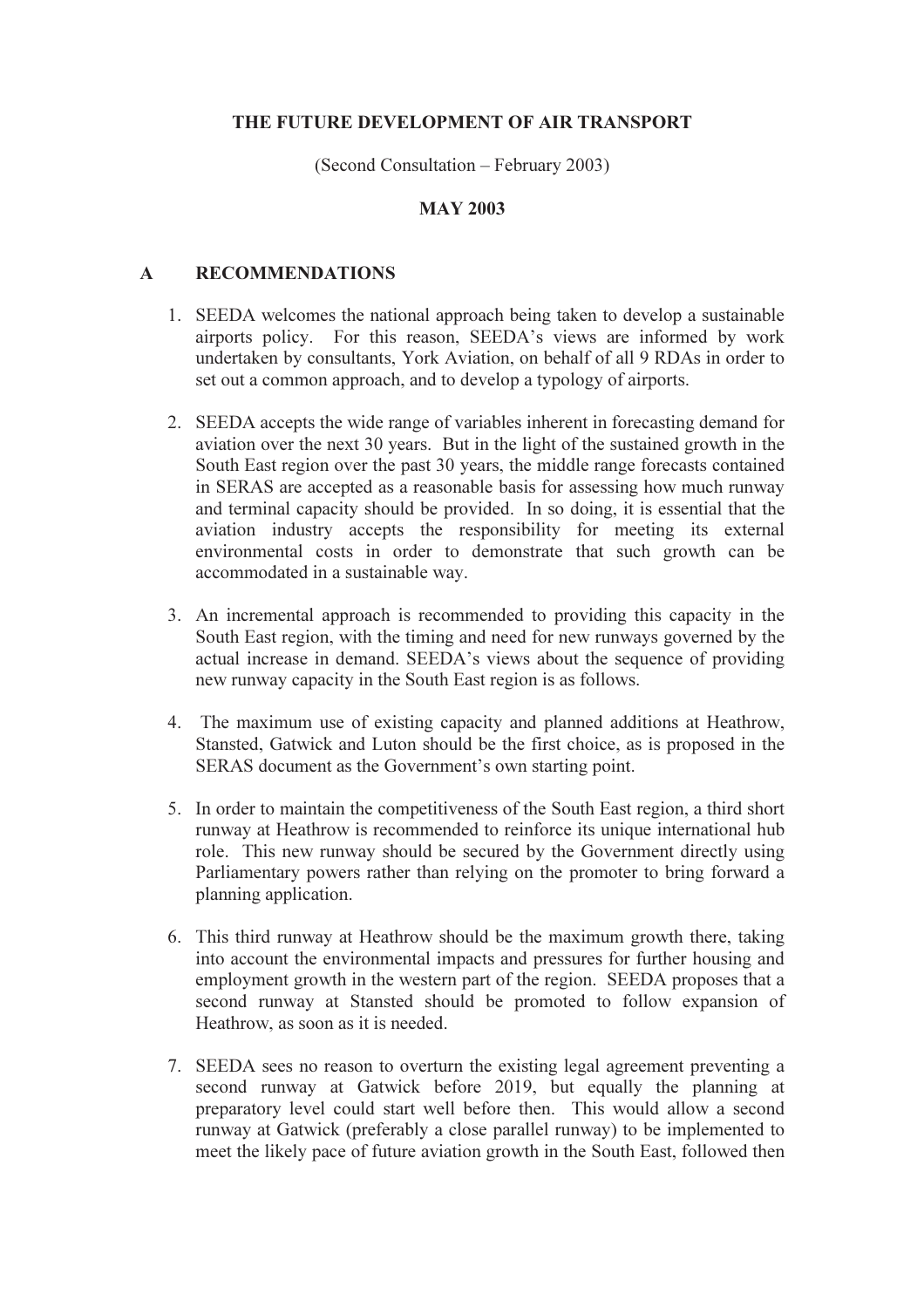by a third runway at Stansted. These long term options should be kept open by safeguarding the necessary land.

- 8. The option of a completely new airport at Cliffe is rejected, in view of the massive capital costs, doubts about feasibility, the long lead time before new capacity could be provided, and the strong environmental constraints on major development on the North Kent Marshes.
- 9. The role of the region's smaller airports, particularly Southampton, London City, Manston and Southend should be exploited to the full, together with the business aviation airfields in the region.
- 10. Planned new runway and terminal capacity in the South East region will only be acceptable if substantial improvements to noise and pollution effects of aircraft are achieved, and a programme of surface access improvements carried out. These will need to be designed to suit the precise development programme, but would include for example:
- Implementation of the Crossrail, Airtrack and Thameslink 2000 schemes.
- •Improvements to M25 as recommended by the ORBIT multi-modal study.
- •Improvements to the functioning of Gatwick station.
- 11. To maximise the connectivity of Thames Gateway to both Stansted and Gatwick, a lower Thames crossing linking M11 in Essex with M2 in Kent is recommended. A much better rail service from Ashford and North Kent to Gatwick is considered essential.
- 12. To minimise labour supply and land pressures at Gatwick, better access to the South Coast is needed.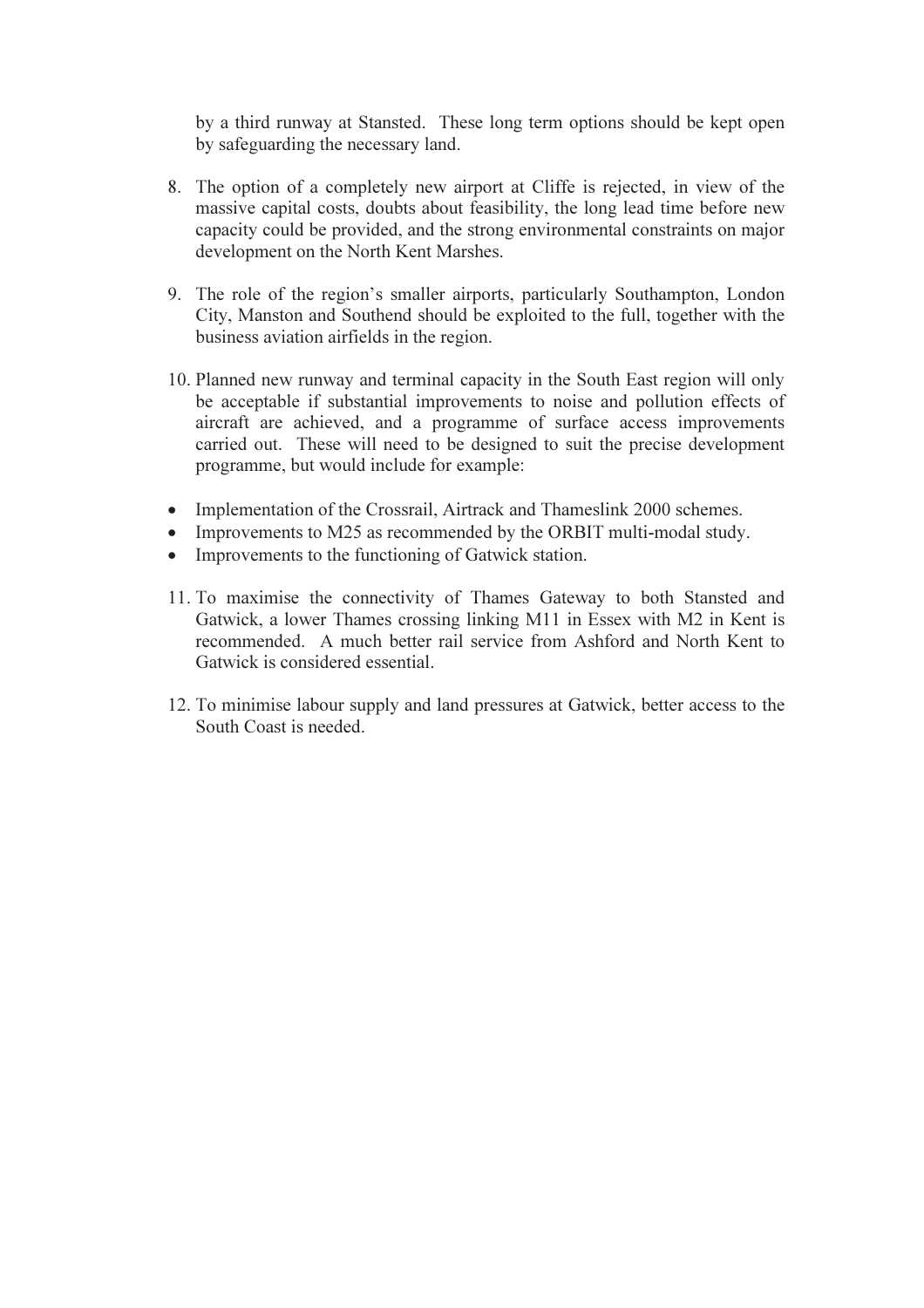## B SUMMARY AND CONCLUSIONS OF THE ANALYSIS

- 1. Over the past 3 years, regional air service studies have been carried out covering the whole of England, Wales, Scotland and Northern Ireland. The issues are most acute in the South East, as this is where most of the airport capacity currently exists and demand arises. The 9 RDAs have responded to this process of developing a national aviation policy by commissioning consultants to provide a framework which contains a joint approach. SEEDA's own conclusions are therefore set within this framework, which seeks to recognise the role of the South East airports system in a national context.
- 2. The starting point is the forecast of future air traffic growth. Whether the out turn is faster or slower than the middle of the range estimates, the trend is clear: a very substantial growth in air traffic is likely over the next 30 years. For future planning purposes, the SERAS work takes a middle range scenario of about 500m passengers nationally in 2030, of which 300m would be catered for within the South East (defined for this work as the South East, London and Eastern regions). This compares with 117m passengers handled by the South East in 2000, and is therefore a colossal increase in potential demand. But this needs to be seen in the context of consistent growth rates of about 6% pa nationally over the past 30 years, and indeed 7% at the four main South East airports. So the middle range scenario could well be conservative, and is therefore taken as a reasonable basis for assessing future runway and terminal requirements in the region.
- 3. Whilst some of this future demand in theory could be diverted to airports outside the South East region, the scope for this is limited. Over 80% of the non-transfer passengers handled by Heathrow, Gatwick and Stansted have their origin or destination in the South East region. If the needs of South East air passengers are not to be met within the region then they will either have to travel further to other airports outside the South East, or accept that these needs will not be met and demand constrained. Whilst Manchester and Birmingham airports are expected to grow substantially, this is to meet the needs of the regional economies they serve, not to meet "overspill" from the South East. Constraining growth of South East airports is not in the interests of the UK as whole and other regions, let alone the South East region on its own. The conclusion is therefore that substantial new aviation capacity is needed in the South East.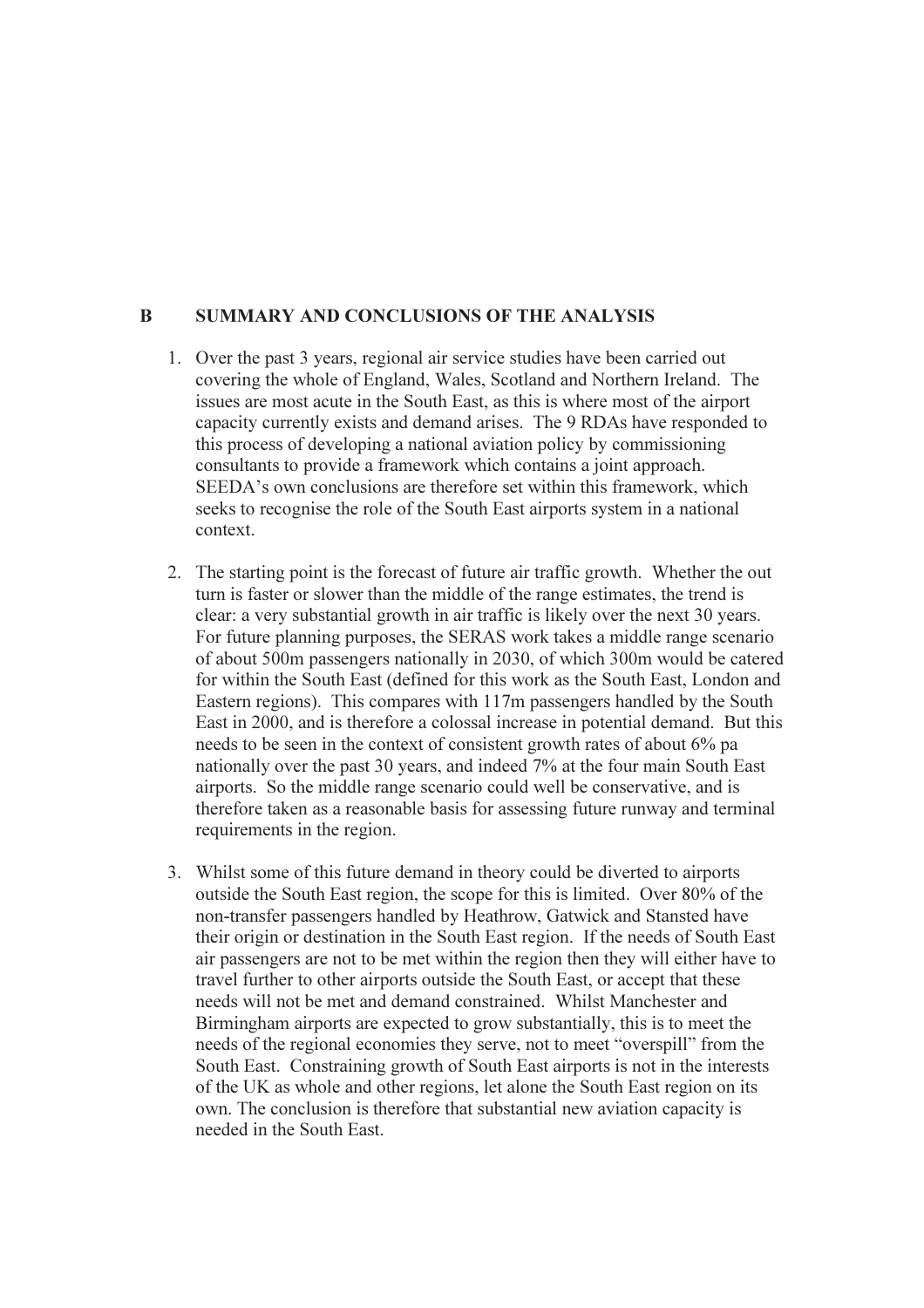- 4. However, there is the immediate issue whether meeting the demands for new aviation capacity can be achieved sustainably. The Regional Sustainable Development Framework published in 2001 by the key regional agencies, including SEEDA, sets out the 4 basic themes of sustainable development as a starting point for assessing the impact of major projects, such as airport development (though the limitations of using this as a framework for project analysis to look 30 years hence must be recognised). Maintaining high levels of economic development of employment, maximising the competitiveness of the region and promoting the strengths of the knowledge economy are set alongside the themes of environmental protection, prudent use of natural resources at improving social progress. Striking the balance between these 4 themes and 25 objectives they contain means that judgements have to be made. For SEEDA, the responsibility is to examine the particular role of airport development in encouraging regional economic development, the region's international gateway role, and the preferred region of choice for foreign direct investment. Airport development can only be considered sustainable if the aviation industry accepts responsibility for meeting all the external environmental costs it generates.
- 5. Heathrow is the only international hub airport in the UK. Its unique characteristic is that 25% of its passengers are transfers, the most of any airport in the world. Heathrow is able to offer a wide range of destinations and frequencies, and is a key tool in attracting inward investment. It is a national asset, and maintaining this role is as important for the successful economic development of other regions and their airports, as it is for maintaining the role of London as a world city, and the economic success of the South East region, especially the Thames Valley. The scope for a second hub operating as an alternative to Heathrow, whether Stansted or Cliffe, seems very doubtful, in terms of the willingness of business, especially those sectors of the economy such as high tec manufacturing and financial services, to accept a less accessible location. It is also unlikely that airlines would voluntarily choose to relocate from Heathrow to an alternative hub, and deny themselves the very advantages that Heathrow offers. BA have already tried a dual hub approach at Heathrow and Gatwick, and abandoned this in favour of consolidating at Heathrow.
- 6. A decision about the future use of Heathrow is therefore the key to the role of the South East airports system. The option of providing new runway capacity in the South East at a completely new site at Cliffe is too high a risk to the continuing international hub role of Heathrow. It would require huge infrastructure investment, which in a national sense could be at the expense of the range of improvements needed at existing airports to enable further capacity to be accommodated. If a new site in the South East failed, it would result in the worst of all worlds. The working assumption in the SERAS consultation is that Cliffe would be open in 2011 with 2 runways and handling about 58m passengers in its first year – about the same as Heathrow in 2000 but from a standing start. Given that the Cliffe option is fiercely opposed by the local authorities in Kent on environmental grounds, it is most improbable that planning permission would be granted quickly let alone the complexities of construction. In the meantime, further capacity would be needed elsewhere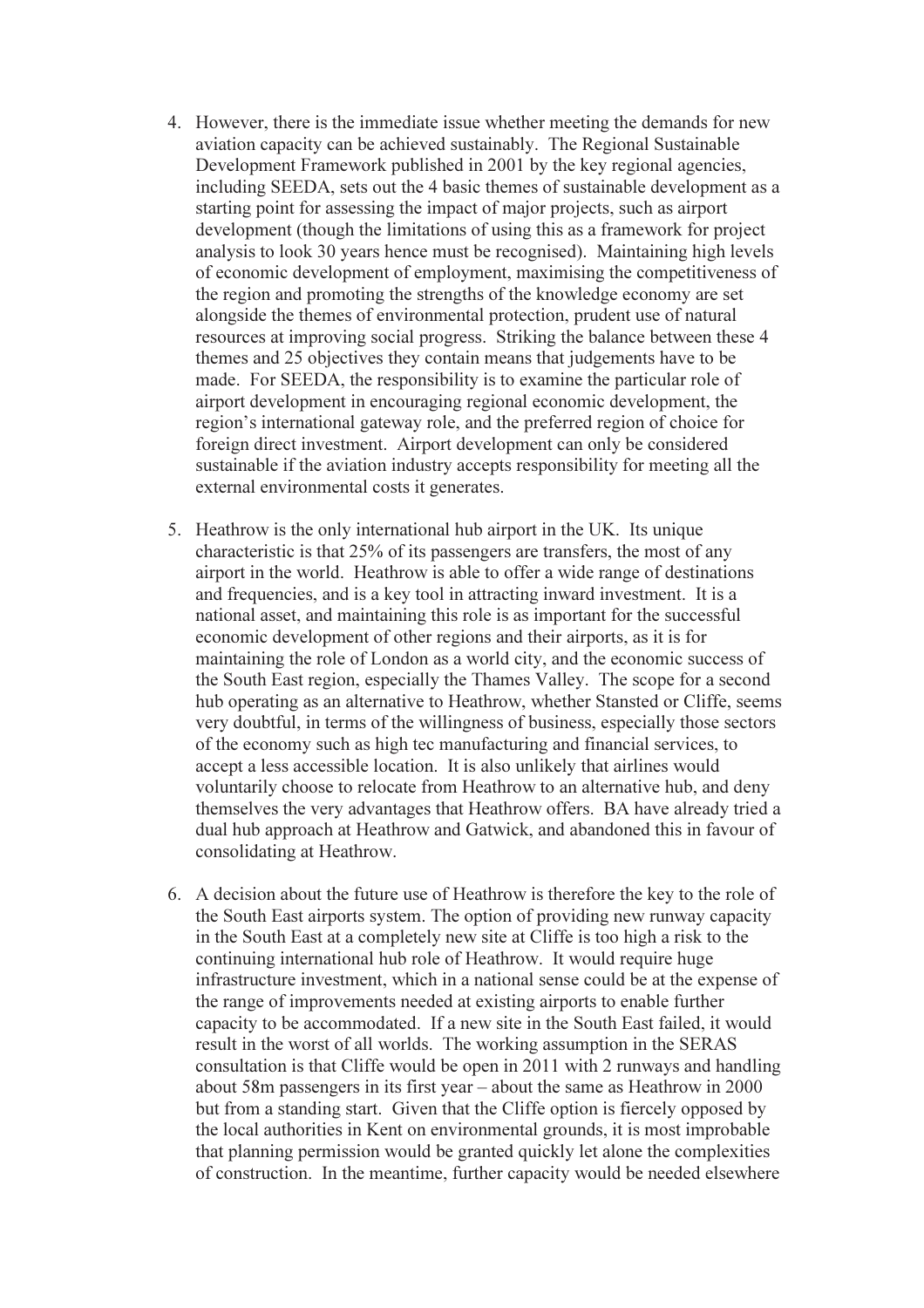which would tend to undermine the commercial case for Cliffe. There is also the risk to the buoyant economy of the western part of the region in seeking to provide all the South East region's new airport capacity in Kent and reducing the role of Heathrow, though the Cliffe option would provide a boost for implementing the Thames Gateway strategy.

- 7. The recommended way of meeting the needs of further aviation capacity in the South East is through an incremental approach within a clear overall framework, maximising the opportunities at existing airport locations. This is not a piecemeal approach to avoid making planned provision, but maintains flexibility to meet demand earlier, or later, as the future unfolds. It is certainly much cheaper than the vast capital cost of a completely new airport, and from the SERAS work shows the best overall cost/benefit ratio.
- 8. There is already substantial capacity planned in the pipeline, such as T5 at Heathrow, which together with extra terminal capacity at Stansted and Luton could provide for about 185mppa in total for the South East by 2030. This is the "maximum use "case described in the SERAS work from the BAA submission. The Government proposes this as the only way of increasing capacity in the South East in the short term, given the long lead time for constructing new runways.
- 9. Taking all these considerations into account, SEEDA's view is that the international hub role of Heathrow should be reinforced with a third short runway, though not necessarily as suggested in the SERAS work: the BAA submission suggests a different configuration, and some new terminal capacity to serve a new runway appears to be needed to avoid aircraft having to cross the existing northern runway. Given the pressure on housing and jobs requirements that the extra capacity of even a new short runway at Heathrow would generate in this part of the region, substantial improvements to environmental standards, particularly aircraft noise and pollution, would be essential.
- 10. Provision of new runway capacity at Heathrow would be followed by a second runway at Stansted, and beyond that a second runway at Gatwick and a third runway at Stansted. This means that the land north of Crawley would need to be formally safeguarded and the detailed feasibility work for additional runway capacity at Gatwick put in hand. This would need to be well in advance of the expiry of the legal agreement in 2019, so that if necessary further capacity could become available at Gatwick in the early 2020s.
- 11. The contribution of the smaller sub-regional airports in the South East such as Southampton, London City, Southend, and Manston which collectively provide between 5 and 10% of the total passenger requirements is small, but not to be ignored. Their role is reduced if substantial capacity is provided at the main South East airports, but from a regional perspective the potential for growth of Southampton and Manston up to about 3mmpa each would generate important subregional benefits. Manston could opt for a specialised role in